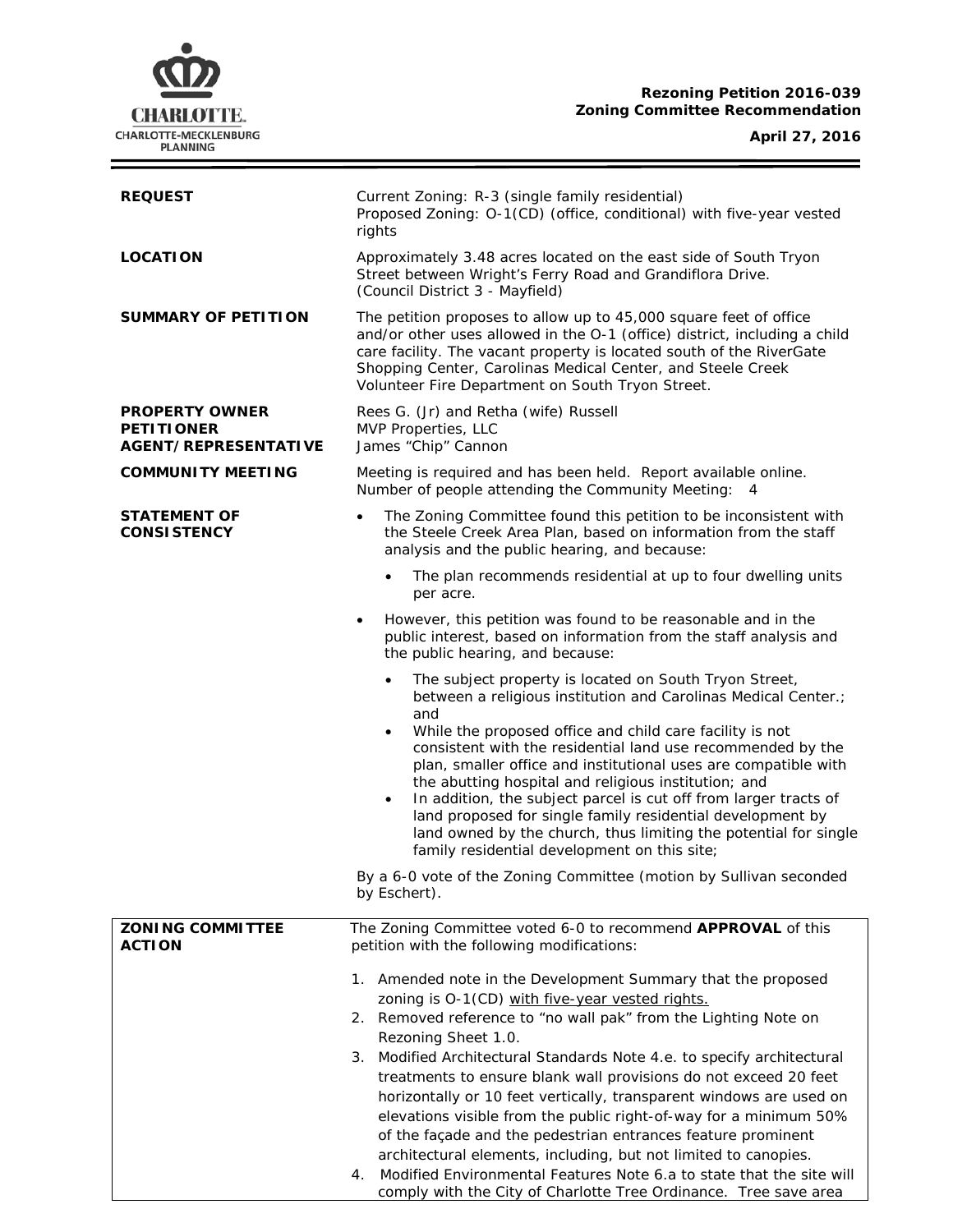|                                              | shall be provided on the site, primarily on the northern boundary<br>where trees and vegetation exist. The exact location will be<br>determined during the construction document review and<br>permitting phase.<br>5. Modified Environmental Features Note 6.b to state that the site will<br>comply with the Post Construction Controls Ordinance for storm<br>water. Above ground Water Quality and Detention BMP's will be<br>aesthetically appealing through the use of grass, landscaping, water<br>features, rain gardens, or other like forms. The BMP's may be<br>provided above ground or underground. If above ground, the BMP<br>will be located in the northeast portion of the site. |                                                                                                                     |  |
|----------------------------------------------|----------------------------------------------------------------------------------------------------------------------------------------------------------------------------------------------------------------------------------------------------------------------------------------------------------------------------------------------------------------------------------------------------------------------------------------------------------------------------------------------------------------------------------------------------------------------------------------------------------------------------------------------------------------------------------------------------|---------------------------------------------------------------------------------------------------------------------|--|
| <b>VOTE</b>                                  | Motion/Second:<br>Yeas:<br>Nays:<br>Absent:<br>Recused:                                                                                                                                                                                                                                                                                                                                                                                                                                                                                                                                                                                                                                            | Wiggins / Sullivan<br>Eschert, Labovitz, Lathrop, Majeed, Sullivan, and<br>Wiggins<br>None<br>Dodson<br><b>None</b> |  |
| <b>ZONING COMMITTEE</b><br><b>DISCUSSION</b> | Staff provided a summary of the petition and the changes since the<br>public hearing. Staff noted that this petition is inconsistent with the<br>Steele Creek Area Plan, which recommends residential at up to four<br>dwelling units per acre. However, staff is recommending approval<br>based on the reasons stated in the staff analysis and public hearing<br>presentation.<br>There was no additional discussion.                                                                                                                                                                                                                                                                            |                                                                                                                     |  |
|                                              |                                                                                                                                                                                                                                                                                                                                                                                                                                                                                                                                                                                                                                                                                                    |                                                                                                                     |  |
| <b>STAFF OPINION</b>                         | Staff agrees with the recommendation of the Zoning Committee.                                                                                                                                                                                                                                                                                                                                                                                                                                                                                                                                                                                                                                      |                                                                                                                     |  |

#### **FINAL STAFF ANALYSIS (Pre-Hearing Analysis online at [www.rezoning.org\)](http://www.rezoning.org/)**

## **PLANNING STAFF REVIEW**

### • **Proposed Request Details**

The site plan accompanying this petition contains the following provisions:

- Proposes construction of two buildings.
- Allows Building 1 to have a maximum of 33,500 square feet of office and/or other uses allowed in the O-1 (office) district.
- Allows Building 2 to be a child care facility consisting of up to 11,500 square feet and limited to 180 children, or other uses allowed in the O-1 (office) district.
- Proposes buildings constructed on site may be one, two, or three floors, with a maximum building height of 50 feet.
- Illustrates building and parking envelopes, building footprints, and possible play area for proposed child care facility.
- Provides a 30-foot setback from future right-of-way to be consistent with setback requirement for abutting properties zoned R-3 (single family residential) as per Section 12.102(1) of the zoning ordinance. The office zoning districts require a 20-foot setback.
- Provides pedestrian and vehicular access via proposed driveway connection to South Tryon Street, and internal sidewalks connecting proposed buildings to new sidewalk along the abutting right-of-way.
- Proposes a ten-foot wide sidewalk and eight-foot planting strip along South Tryon Street. Sidewalk will fulfill requirement as well as provide an overland connector for the Walker Branch Tributary Greenway as requested by Mecklenburg County Park and Recreation Department.
- Provides, at a minimum, a permanent 20-foot wide access easement through a portion of the 35-foot SWIM buffer along the entire length of the site's northern boundary for future greenway use.
- Dedicates and conveys additional right-of-way along the site's frontage measuring 67 feet from the centerline for the future expansion of South Tryon Street from four to six lanes with protected bike lanes. Requires dedication and conveyance to be recorded prior to the issuance of the first certificate of occupancy.
- Proposes four-sided architecture consistent with design guidelines outlined in the *Steele Creek*